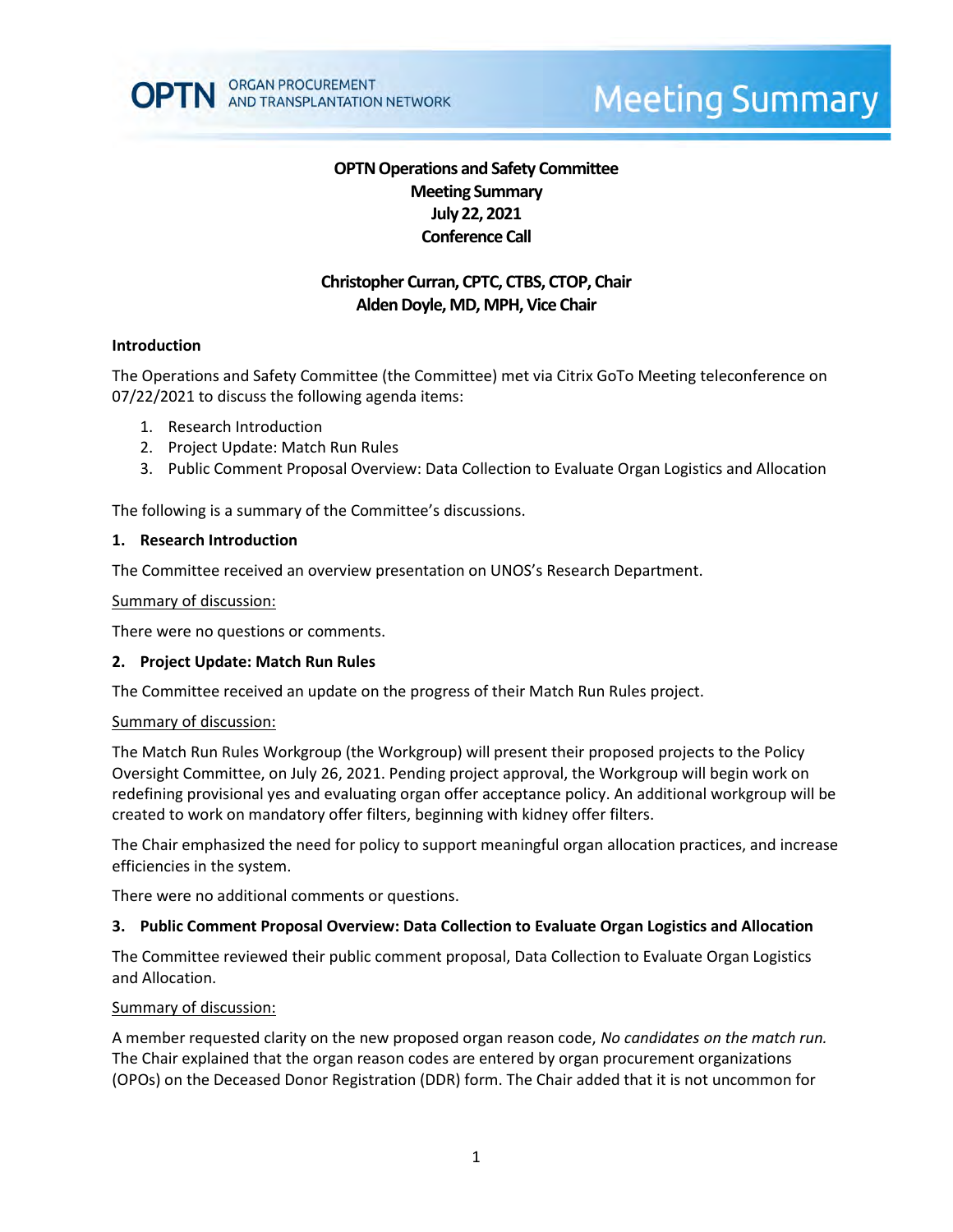pediatric donor organs to have no matched candidates, and this organ reason code would cover those circumstances.

There were no additional comments or questions.

## Next steps:

The Committee will prepare for their regional meeting presentations. The Committee will compile public comments for their proposal and review feedback from the transplant community.

## **Upcoming Meetings**

- August 26, 2021 (teleconference)
- September 23, 2021 (teleconference)
- October 15, 2021 (in-person, Chicago, IL)